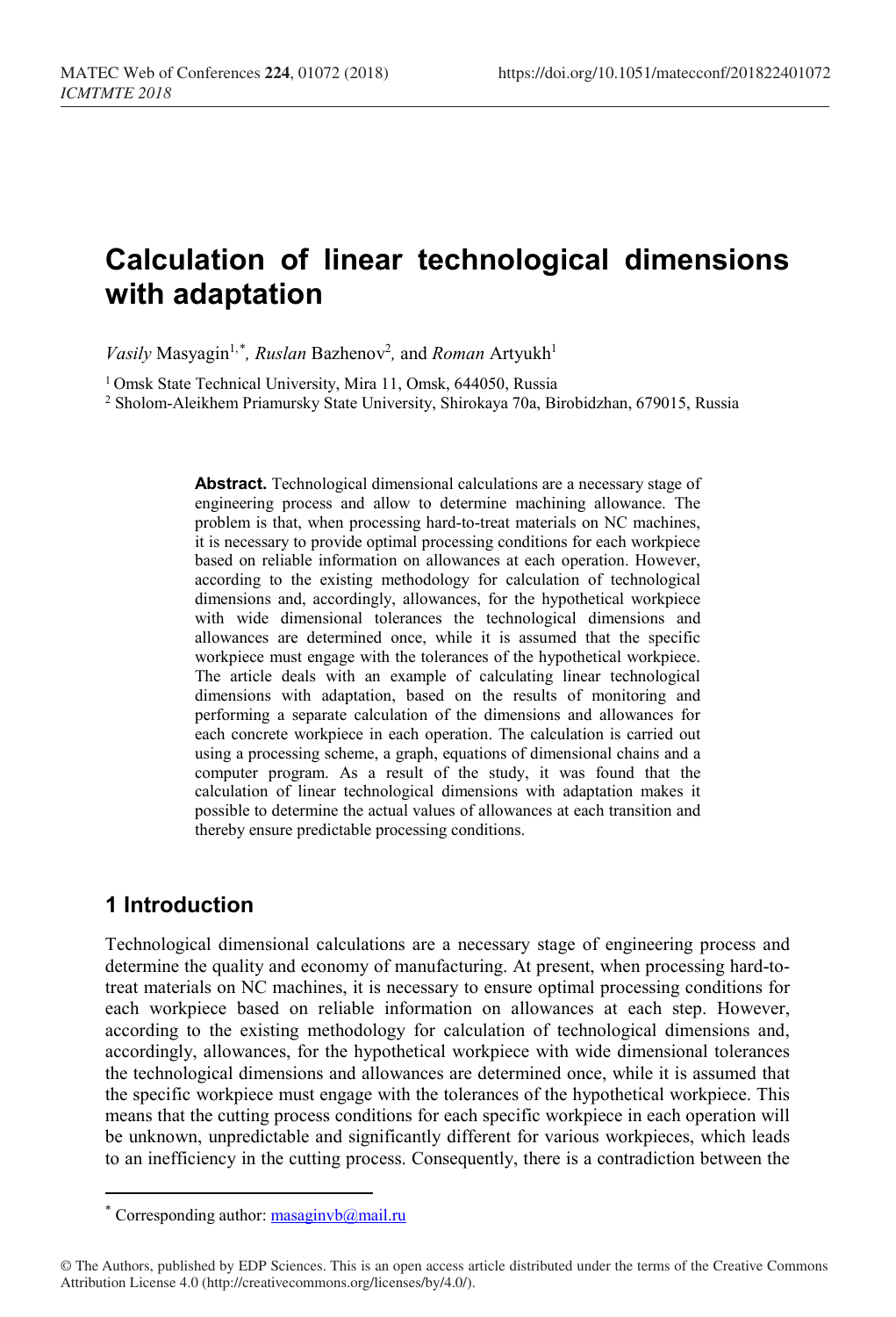possibility of providing optimal processing conditions based on scientific methods in the field of cutting theory and real processing conditions that are unpredictable due to the underdevelopment of scientific methods for calculating technological dimensions and allowances. It is required to develop a new methodology for calculation of technological dimensions and allowances with adaptation, which will allow to provide predictable and optimal processing conditions, based on monitoring and executing the separate calculation of dimensions and allowances for each particular workpiece, at each operation. This will increase the economy by reducing the consumption of tools that previously worked in suboptimal conditions and will also improve the quality of the parts produced due to greater uniformity and predictability of processing conditions.

Analysis of the existing methods for assigning tolerances and allowances for workpiece, as well as optimization methods [1-6] showed that the issue of the correct designation of tolerances and allowances for technological dimensions is very important, relevant and covers many aspects of the problem - methods for obtaining surfaces with the necessary accuracy parameters and quality, increase in efficiency, methods of assigning technological dimensions, etc. These methods can be described as the base to the solution of the problem, which relates to the variety of operative factors and their reciprocal action.

Accordingly, the existing methods of technological dimensional calculations are based on the initial data on the dimensional structure of the part and the technological process. The dimensions of the workpiece are obtained during the calculation. Design of the workpiece is carried out in accordance with the standards for the part drawing immediately, without information about the technological process. The size of tolerances for the workpiece is determined by the method of its manufacture, according to the relevant standards. Existing methods, except for the methodology [6], do not take information about the workpiece as the initial data.

#### **2 Description of the study**

Consider an example of the calculation of linear technological dimensions with adaptation. It is necessary to make a part **(Fig. 1a)** with linear design dimensions. These dimensions are known:  $S_1 = 25_{-0.1}$  MM,  $S_2 = 50_{-0.4}$  MM. The workpiece sketch and the technological sketch with linear technological dimensions are shown **in Fig. 1b** and **Fig. 1c.** Tolerance values of operational technological dimensions and minimum allowance values in all operations are determined by the reference documents.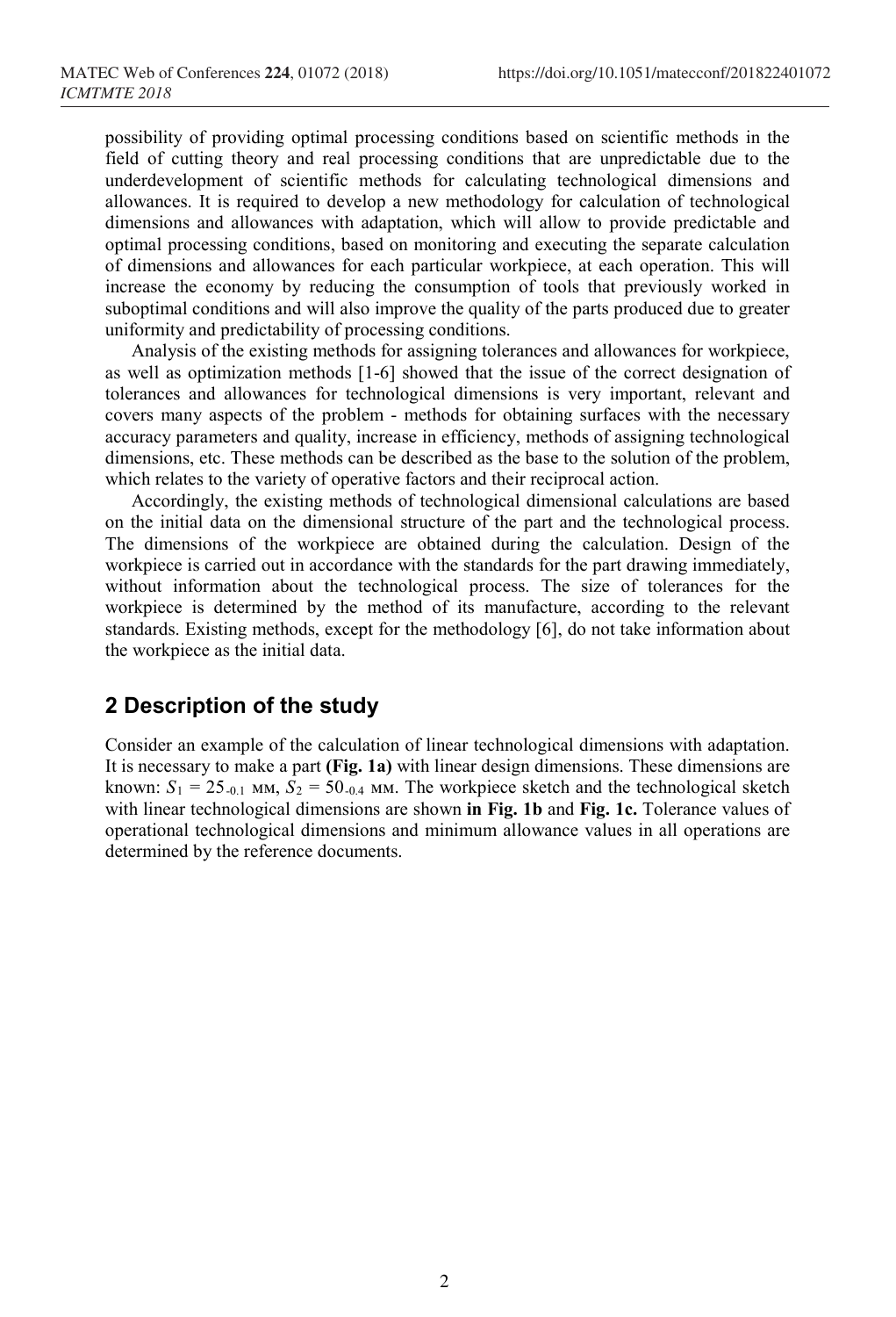

**Fig. 1.** Sketch of: part (a), workpiece (b), operation (c).

The methodology includes the following items that are performed before each operation.

1.Control of dimensional and precision parameters of the workpiece. Before the first operation, this is the initial workpiece, before the second and subsequent operations it is a partially processed part.

2.Determination the parameters of total machining allowances.

3. Distribution of the total allowances for operational allowances.

4.Determination of the operational tolerances providing the inaccuracy values in total allowances.

5.Calculation on the computer program of all technological dimensions and allowances for the operational allowances and tolerances specified in item 3 and 4.

6.Verification by the computer program to ensure minimum value of operational allowances.

7.Machining of the part in accordance with the calculated dimensions and allowances.

Thus, the calculation is repeated as many times as the operations contained in the technological process. Therefore, it is required to construct an appropriate number of dimensional schemes **(Fig. 2)**. On the graph **(Fig. 3a)** shows its parts corresponding to the configurations before each operation. In addition to the technological dimensions the measured dimensions before the operations that do not coincide with the technological dimensions - this is the dimensions  $A_{k2}$  and  $A_{k3}$  (Fig. 2b, 2d, 3a).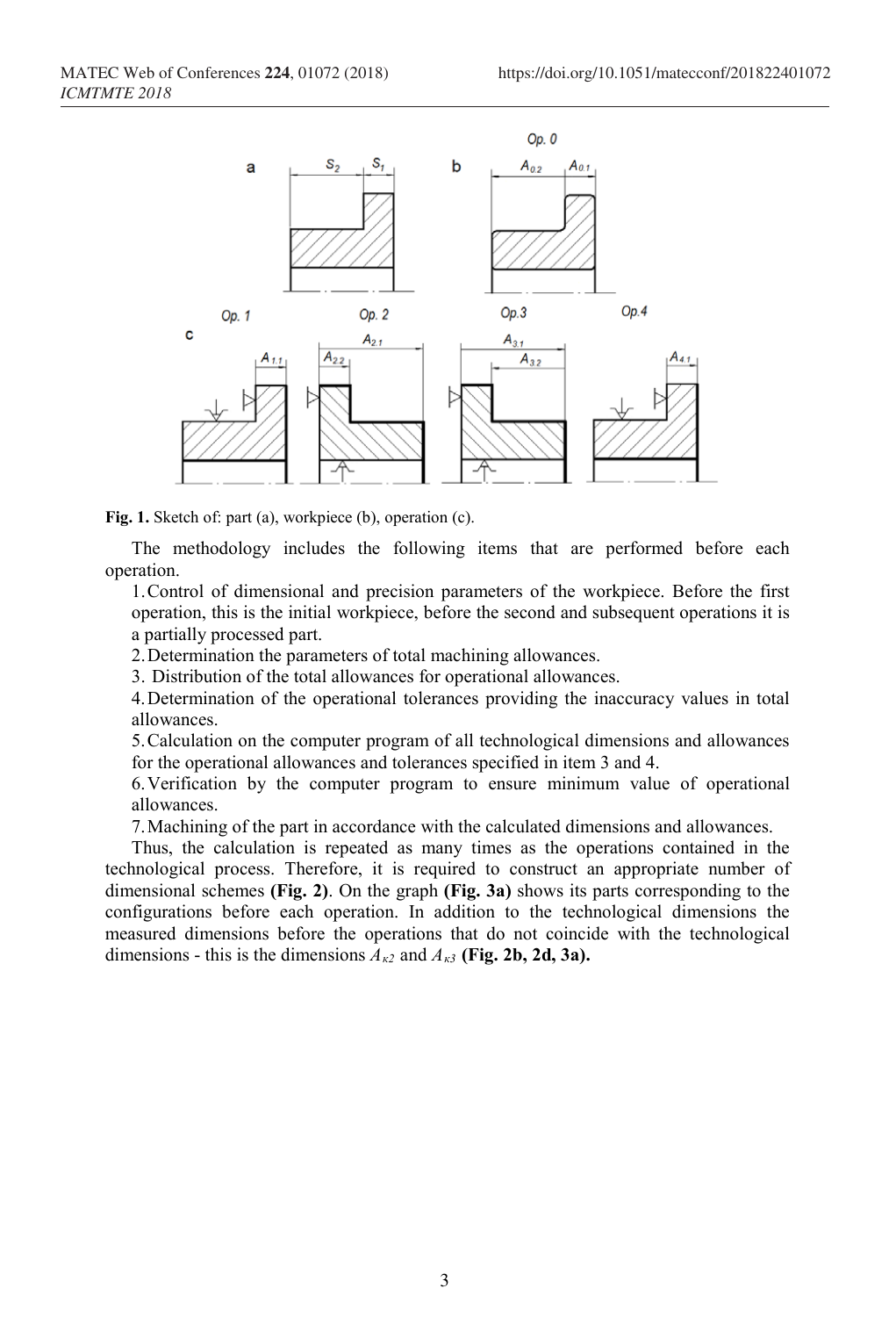

**Fig. 2.** Part processing scheme: before the first operation (a), before the second operation (b), before



**Fig. 3.** The graph of the technological dimensional chains (a) and the graph of the technological dimensional chains of total allowance in the first operation (b).

Performing a detailed calculation of the technological dimensions and allowances before the first operation. For the rest operations, we will immediately present the calculation results, since the calculation itself is similar.

1. Control of dimensional and precision parameters of the workpiece.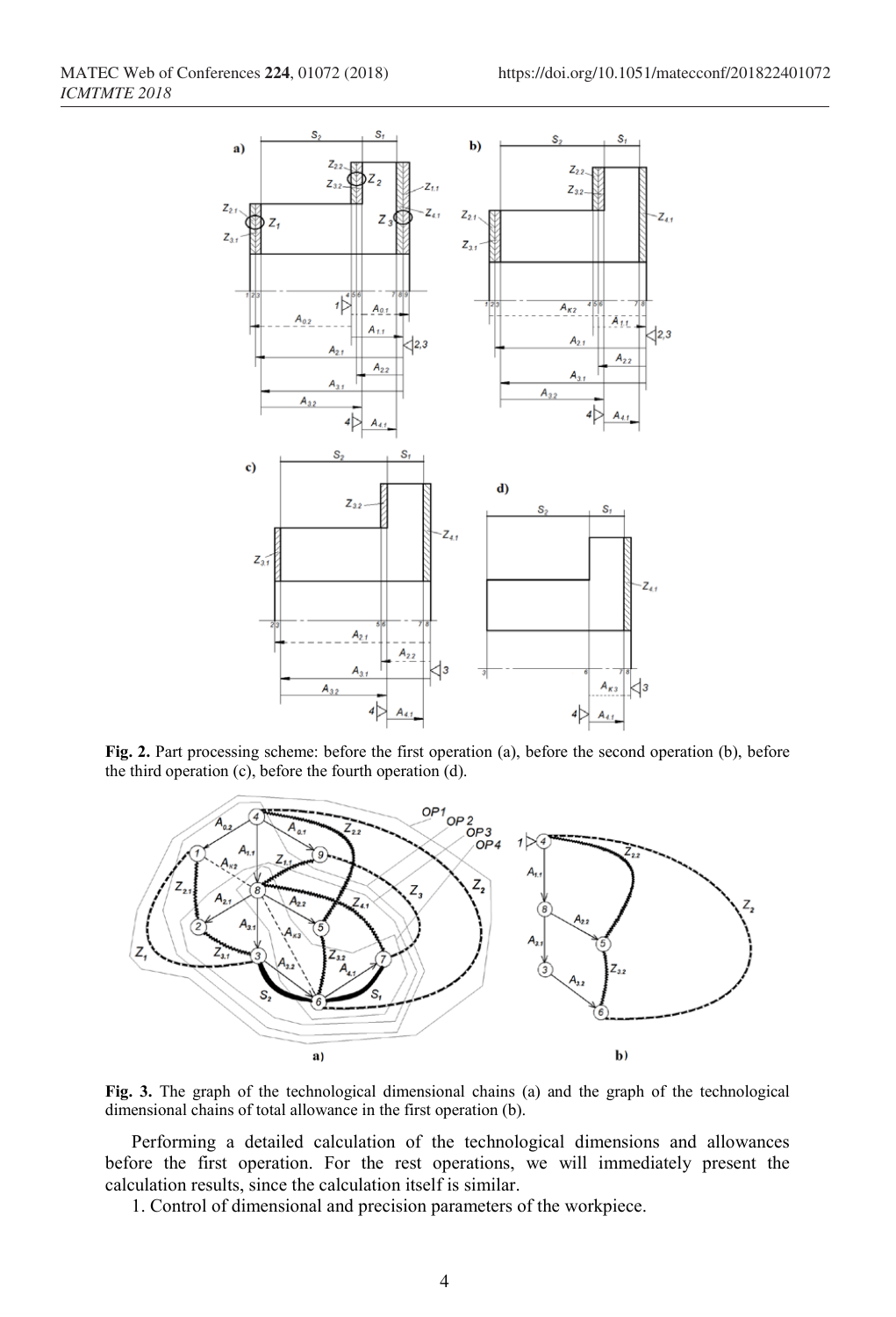Let the measurement results be the following:  $A_{0.1} = 32.4 \pm 0.1$  mm,  $A_{0.2} = 50 \pm 0.1$  mm. 2. Determination the parameters of total machining allowances.

On the graph **(Fig. 3a)** new edges are introduced - total machining allowances  $Z_1$ ,  $Z_2$ ,  $Z_3$ , which are shown with thick dashed lines. Then, dimensional chains are detected along the graph and equations of dimensional chains are formed, which include total allowances  $Z_i$ , the dimensions of the workpiece  $A_{0,i}$ , and the design dimensions  $S_i$ . The calculation is carried out on the average sizes, two systems of equations are made. The first system of equations will include the average dimension values - the total allowances *Zim*, the workpiece dimensions  $A_{0,im}$ , and the design dimensions  $S_{im}$ . In the second - the inaccuracies of the total allowances  $\delta Z_i$ , the tolerances for the workpiece dimensions  $\delta A_{0,i}$  and the tolerances for the design dimensions  $\delta S_i$ . The first [equation system](https://www.multitran.ru/c/m.exe?t=2522888_1_2&s1=%F1%E8%F1%F2%E5%EC%E0%20%F3%F0%E0%E2%ED%E5%ED%E8%E9) is composed in such a way that each of the equations includes the same total allowance, the external surface of which is the base on this operation  $-Z_{2m}$ .

 $Z_{1m} + S_{2m} - Z_{2m} - A_{0,2m} = 0$ ,  $Z_{3m} - A_{0,1m} + Z_{2m} + S_{1m} = 0$ , (1)

$$
\delta Z_1 = \delta S_2 + \delta Z_2 + \delta A_{0.2}, \ \delta Z_3 = \delta A_{0.2} + \delta Z_2 + \delta S_1,\tag{2}
$$

However, the number of unknowns – in threes - in the received systems  $(Z_{1m}, Z_{2m}, Z_{3m})$ for the first system and  $\delta Z_1$ ,  $\delta Z_2$ ,  $\delta Z_3$  – for the second one) is more than the number of equations, therefore for each system there is an infinite number of solutions. To obtain a single solution, we reduce the number of unknowns by preliminary determining the parameters of one of the total allowances ( $Z_{2m}$ ,  $\delta Z_2$ ) present in all corresponding equations.

The external surface of the total allowance  $Z_2$  is the base on the first operation. The total allowance  $Z_2$  consists of two operational allowances  $Z_{2,2}$  and  $Z_{3,2}$  (Fig. 3b). For the total allowance, determined its minimum required value  $(Z_{min2})$ , is equal to the sum of the minimum required operational allowances ( $Z_{min2,2}$  and  $Z_{min3,2}$ ), and an inaccuracy ( $\delta Z_2$ ) equal to the sum of the expected inaccuracies ( $\delta Z_{2,2}$  and  $\delta Z_{3,2}$ ) in the components of the operating allowances, therefore, its mean value and inaccuracy is determined. Let the minimum required operational allowances be the following: 0.5 mm for the first treatment, 0.2 mm - for the second). Therefore,  $Z_{min2} = Z_{min1} = Z_{min3} = 0.7$  mm. Using the technological tolerances for dimensions  $(\delta A_{1,1} = 0.71, \delta A_{2,2} = 0.21, \delta A_{3,1} = 0.12, \delta A_{3,2} = 0.4)$ , determine determine inaccuracies of the total allowance  $\delta Z_2$  on the initial base:  $\delta Z_2 = 1.65$  mm.

After that, we determine by the equations (2) and the values of design tolerances and tolerances for the workpiece dimensions ( $\delta S_1 = 0.1$  mm,  $\delta S_2 = 0.4$  mm,  $\delta A_{0.1} = 0.2$  mm,  $δA<sub>0.2</sub> = 0.2$  mm.) the inaccuracies of the remaining total allowances:  $δZ<sub>1</sub> = 2.25$  mm,  $δZ<sub>3</sub> =$ 1.95 mm.

Determine the average total allowance  $Z_{2m}$  on the initial base by the minimum required total allowances  $Z_{min2}$  and the tolerance of the total allowance  $\delta Z_2$ :  $Z_{2m} = 1.525$  mm. Then, using equations (1), we determine the average values of the remaining total allowances:  $Z_{1m} = 1.725$  mm,  $Z_{3m} = 5.925$  mm.

Determine the real values of the minimum total allowances and perform the verification of the received real minimum values of the total allowances for compliance with the requirement  $Z_{dmin} \geq Z_{min}$ . The obtained value of the allowance  $Z_{dmin}=0.6$  mm does not satisfy the requirement  $Z_{dmin} \geq Z_{min}$ . To ensure the minimum required value of this allowance  $Z_{min1} = 0.7$  mm, it is required to increase the obtained value  $Z_{dim11} = 0.6$  mm by  $\Delta Z = 0.1$  mm due to the increase of the total minimum allowance on the surface – the initial base to the value  $Z_{dmin2} = 0.8$  mm. It is more advisable to equalize the minimum allowances. The magnification of *Zdmin*<sup>2</sup> will be 2.125 mm. Then: *Zdmin*<sup>1</sup> = 2.725 mm, *Zdmin*<sup>2</sup>  $= 2.825$  mm,  $Z_{dmin3} = 2.825$  mm,  $Z_{1m} = 3.85$  mm,  $Z_{2m} = 3.65$  mm,  $Z_{3m} = 3.8$  mm.

3. Distribution of the total allowances for operational allowances.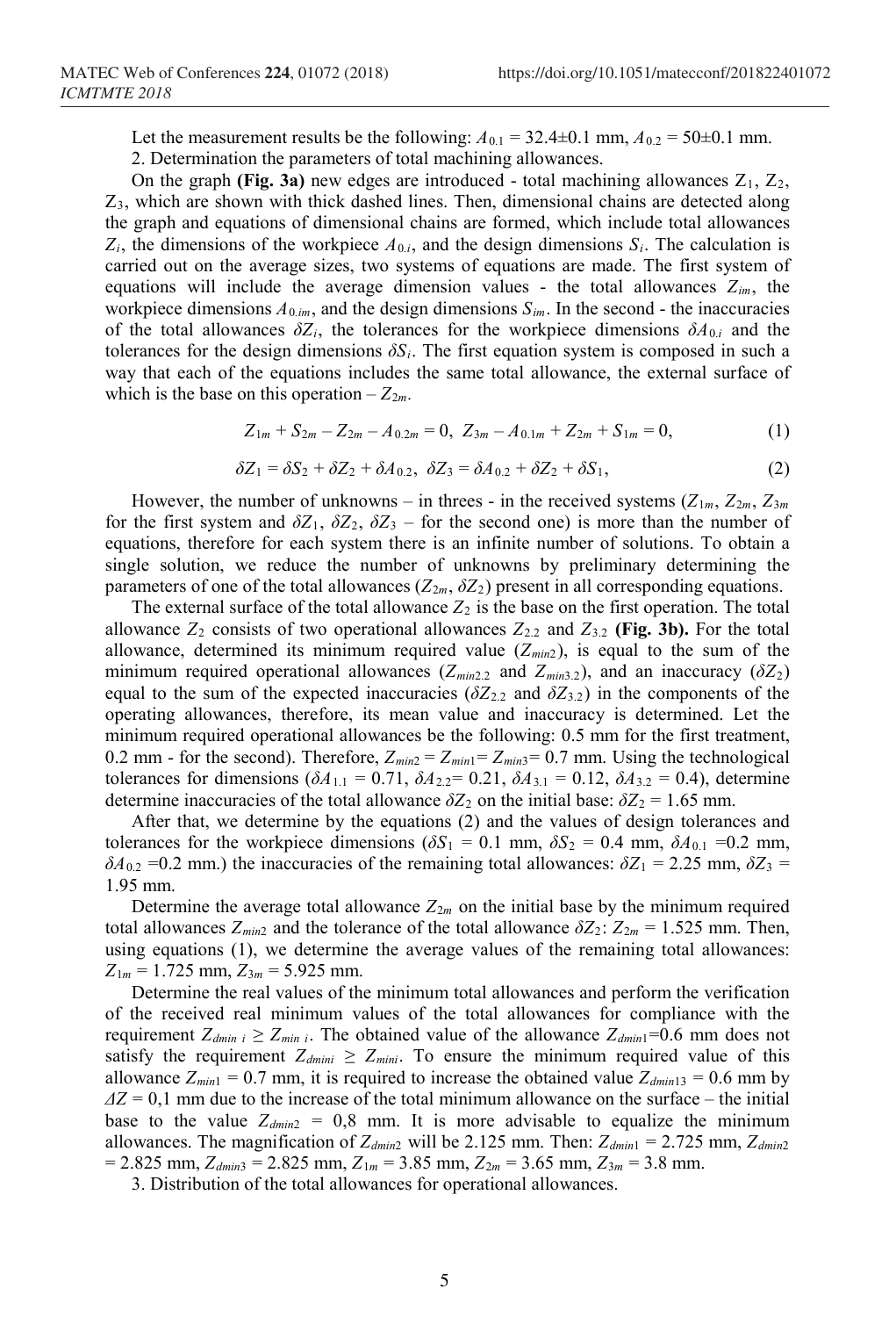Based on the obtained real values of the minimum total allowances, by distributing in accordance with the coefficient  $K_i$ , which considers the dependence of the amount remove allowance on the side of the number of treatments, we calculate the real values of the minimum operational allowances that provide the values of the real minimum total allowances (Table 1).

| <b>Index</b> | <i>Value, mm</i> | <b>Index</b>  | <i>Coefficient</i> $K_i$ | <i>Value, mm</i> |
|--------------|------------------|---------------|--------------------------|------------------|
| $Z_{dmin1}$  | 2.725            | $Z_{dmin2.1}$ |                          | 1.95             |
|              |                  | $Z_{dmin3.1}$ |                          | 0.78             |
| $Z_{dmin2}$  | 2.825            | $Z_{dmin2.2}$ |                          | 2.02             |
|              |                  | $Z_{dmin3.2}$ |                          | 0.81             |
| $Z_{dmin3}$  | 2.825            | $Z_{dmin1.1}$ |                          | 2.02             |
|              |                  | $Z_{dmin4.1}$ |                          |                  |

**Table 1.** Determination of real minimum operatiomal allowances.

4. Determination of the operational tolerances providing the inaccuracy values in total allowances.

Preliminarily, according to reference data, technological tolerances for all technological dimensions are specified, excluding the previously assigned tolerances:  $\delta A_{2,1} = 0.3$  mm,  $\delta A_{4,1}$  =0.1 mm. With the help of the computer program, the expected inaccuracy in the total allowances  $\rho Z_i$  at the assigned technological tolerances are determined:  $\rho Z_1 = \rho Z_{2,1} + \rho Z_{3,1}$  $= 1,63$  mm,  $\rho Z_3 = \rho Z_{1,1} + \rho Z_{1,4} = 1,53$  mm.

Required values:  $\delta Z_1 = 2.25$  mm,  $\delta Z_3 = 1.95$  mm. It is necessary to expand the expected inaccuracies of total allowances:  $\rho Z_1$  by 0.62 mm,  $\rho Z_3$  by 0.42 mm. It is possible to expand *ρZ*<sub>1</sub> by increasing *δA*<sub>2.1</sub> by 0.31 mm, since *δA*<sub>2.1</sub> enters in the *ρZ*<sub>1</sub> twice. Expanding *ρZ*<sub>3</sub> could be due to an increase in  $\delta A_{4,1}$  by 0.42 mm, but with an increase in  $\delta A_{4,1}$ , the design tolerance  $\delta S_1$  will not be provided. Therefore, we will compensate the difference between  $\rho Z_3$  and  $\delta Z_3$  by expanding the minimum allowance  $Z_{dmin3}$ . We form the equation for calculating a new value  $Z_{dmin3u}$ :  $Z_{dmin3u} = Z_{3m} + 0.5 \cdot (\delta Z_3 - \rho Z_3) = 4.01$  mm. In this case, the minimum allowances will change:  $Z_{dmin1.1u} = 2.17$  mm and  $Z_{dmin4.1u} = 0.87$  mm.

5. Calculation of technological dimensions, including the workpiece dimensions.

It is carried out by means of the computer program.

6. Verification of ensuring minimum operational allowances.

When ensuring the minimum operational allowances, the settlement stage is completed, otherwise the real minimum total allowances and the real minimum operational allowances are redistributed for increasing the unrealized real minimum operational allowances.

Similarly, the calculation of the technological dimensions and allowances before the rest of the operations is performed. The results of the calculation for all operations are presented in Table 2 and Table 3.

| Index     | Before 1 op.      | Before 2 op.      | Before 3 op.     | Before 4 op.     |
|-----------|-------------------|-------------------|------------------|------------------|
| $A_{0.1}$ | $32.4 \pm 0.1$    |                   |                  |                  |
| $A_{0,2}$ | $50.0 \pm 0.1$    |                   |                  |                  |
| $A_{K2}$  |                   | $79.5 \pm 0.1$    |                  |                  |
| $A_{1,1}$ | $29.75 \pm 0.355$ | $29.5 \pm 0.1$    |                  |                  |
| $A_{2.1}$ | 77.15 ± 0.305     | $77.35\pm0.25$    | $77.2 \pm 0.05$  |                  |
| $A_{2,2}$ | $27.30 \pm 0.105$ | $27.55 \pm 0.105$ | $26.6 \pm 0.05$  |                  |
| $A_{3,1}$ | 75.95 ± 0.060     | $76.25 \pm 0.060$ | $76.1 \pm 0.060$ |                  |
| $A_{3.2}$ | $49.8 \pm 0.2$    | $49.8 \pm 0.2$    | $49.8 \pm 0.2$   | $49.8 \pm 0.2$   |
| $A_{K3}$  |                   |                   |                  | $26.3 \pm 0.05$  |
| $A_{4,1}$ | $24.95 \pm 0.05$  | $24.95 \pm 0.05$  | $24.95 \pm 0.05$ | $24.95 \pm 0.05$ |

**Table 2.** Linear technological dimensions.